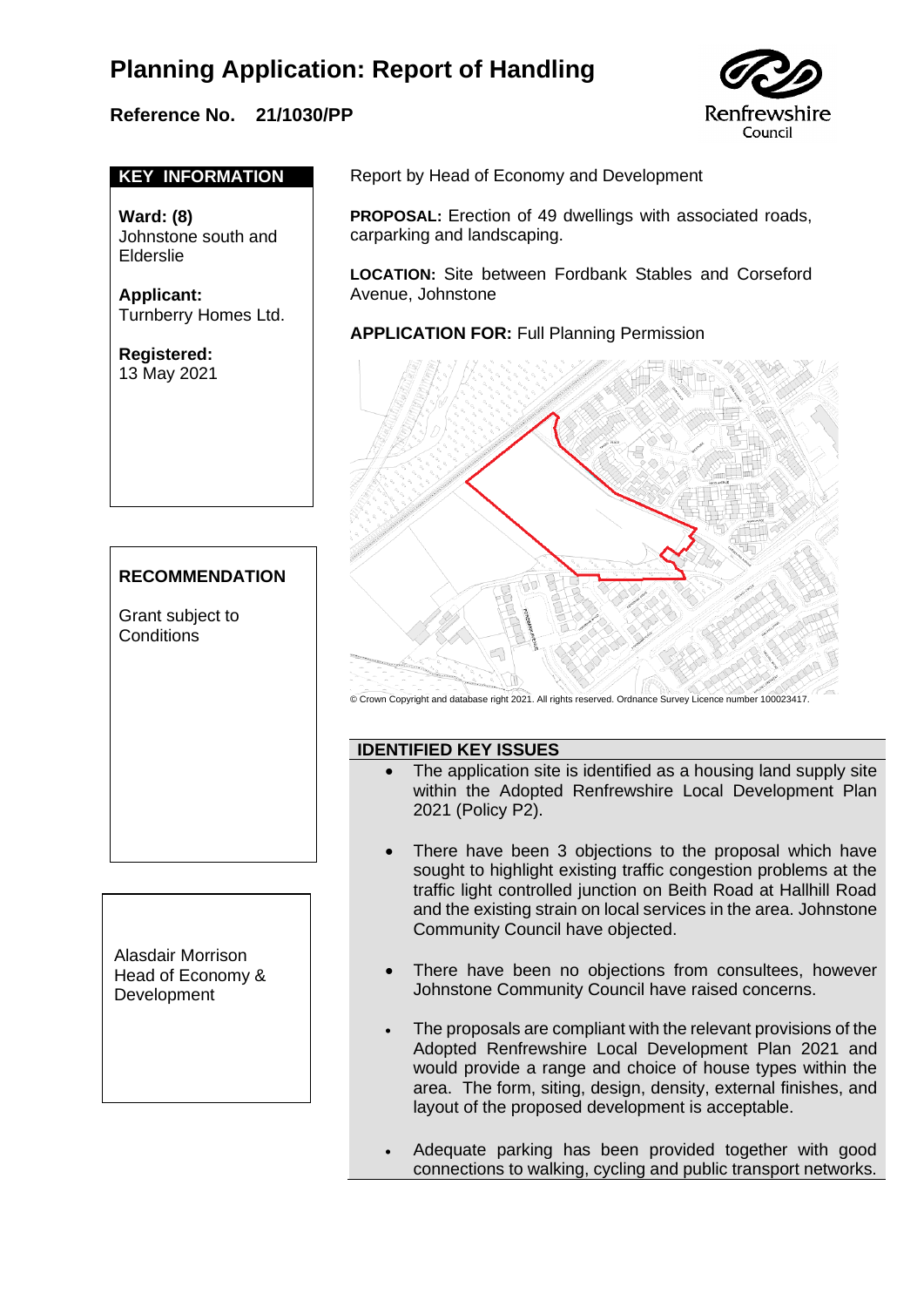



| <b>APPLICANT:</b>                  | <b>Turnberry Homes Ltd</b>                                                                                                                                                                                                                                                                                                                                                                                                               |
|------------------------------------|------------------------------------------------------------------------------------------------------------------------------------------------------------------------------------------------------------------------------------------------------------------------------------------------------------------------------------------------------------------------------------------------------------------------------------------|
| SITE ADDRESS:                      | Fordbank Stables and Corseford<br>Site<br>between<br>Avenue,<br>Johnstone                                                                                                                                                                                                                                                                                                                                                                |
| PROPOSAL:                          | Erection of 49 dwellinghouses with associated roads, carparking<br>and landscaping.                                                                                                                                                                                                                                                                                                                                                      |
| <b>RECOMMENDATION:</b>             | Grant subject to conditions                                                                                                                                                                                                                                                                                                                                                                                                              |
| PRE-APPLICATION<br><b>COMMENTS</b> | Pre-application meetings have taken place, the main points of<br>principle and detail discussed were in relation to:                                                                                                                                                                                                                                                                                                                     |
|                                    | Flooding/Drainage;<br>Walking/cycling/public transport networks;<br>Internal and external road network;<br>Educational requirements;<br>Layout/design/play and open space provision;<br>Range and types of housing;<br>Low Carbon Design/development;                                                                                                                                                                                    |
| <b>PROPOSALS</b>                   | This application seeks planning permission for the erection of 49<br>residential units. The proposal was amended from 53 units to 49<br>units to enable a better mix of housing to be provided.                                                                                                                                                                                                                                          |
|                                    | The application site comprises an area of former agricultural land<br>bounded by the railway line to the north, Beith Road to the south<br>and areas of housing to the east and southwest. The site is<br>bound to the northwest by an area of land associated with<br>Fordbank Stables.                                                                                                                                                 |
|                                    | The homes would be made up of three and four bedroom houses<br>with a mix of detached, semi-detached, and terraced houses.<br>The proposed finishing materials would comprise of dry dash<br>render, cast stone details with slate grey roof tiles and white upvc<br>windows. Windows would have vertical proportions to reflect<br>surrounding properties and door styles would add<br>al a<br>contemporary element to the development. |
|                                    | The development would be accessed from the southeast off<br>Corseford Avenue. Internally, the primary street would be a loop,<br>stepping down to secondary streets and lanes. Consideration<br>was initially given to two points of access, however, further<br>investigation by the applicant revealed issues relating to land<br>ownership which prohibited an access at the northern end of the<br>site.                             |
|                                    | The layout includes provision of new pedestrian connections on<br>the north-eastern boundary of the site via the access road onto<br>Corseford Avenue, the bus stops and railway station at Milliken                                                                                                                                                                                                                                     |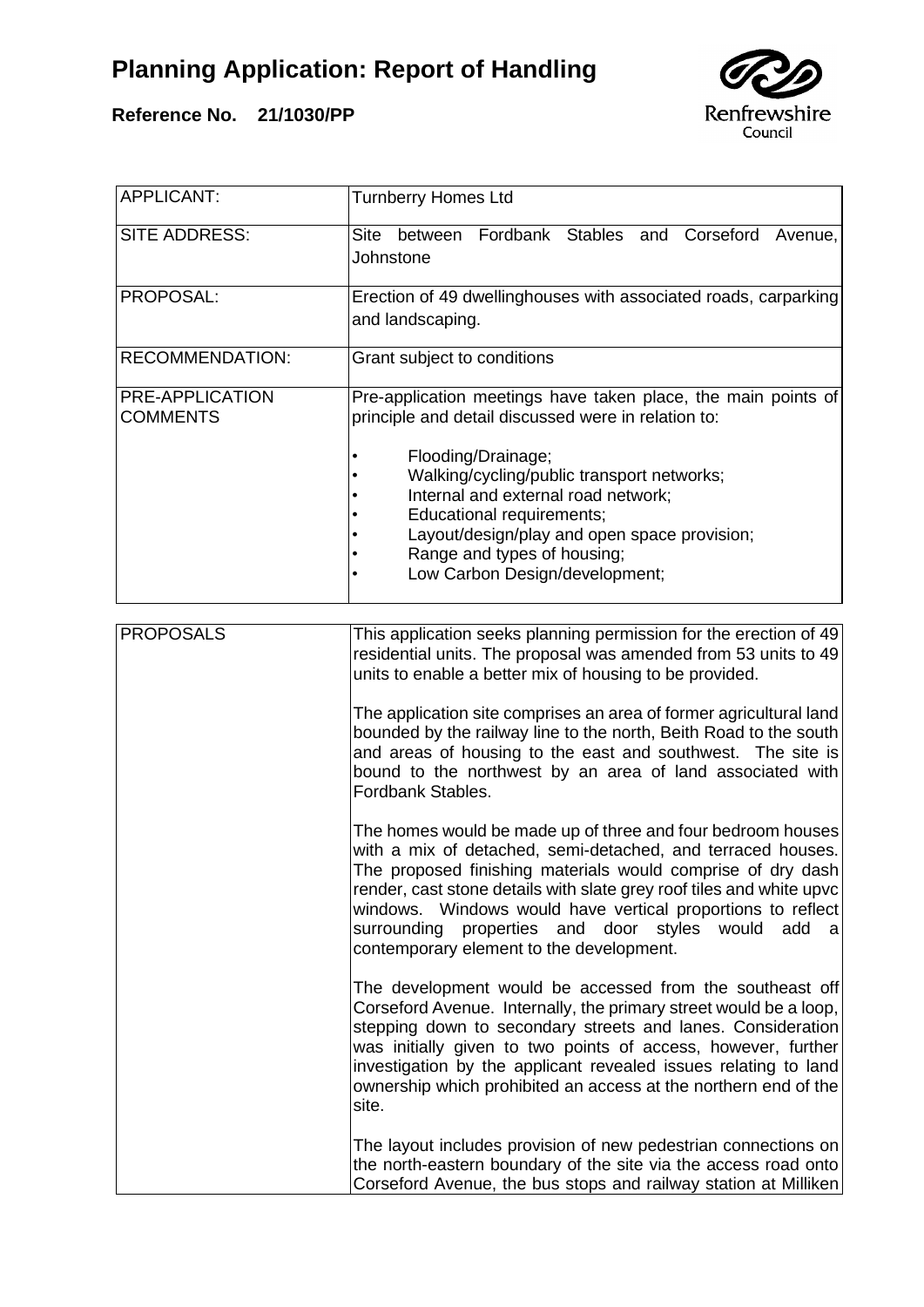

|                     | Park and to the south via a new section of foot/cycle way from<br>the loop road to Fordbank Stables Lane onwards to Beith Road,<br>connecting the site to the surrounding area.                                                                                                                                                                                                                      |
|---------------------|------------------------------------------------------------------------------------------------------------------------------------------------------------------------------------------------------------------------------------------------------------------------------------------------------------------------------------------------------------------------------------------------------|
|                     | Two areas of open space would be provided within the<br>development. In the northern portion of the site a landscaped<br>area containing a SUDS pond would be provided. An area of<br>informal space with play equipment would be provided centrally<br>within the development surrounded by landscaping. Planned<br>landscaped edges provide further areas of open space within the<br>development. |
| <b>SITE HISTORY</b> | 19/0865/NO – Residential development with associated roads,<br>infrastructure, and landscaping. Agreed                                                                                                                                                                                                                                                                                               |
|                     |                                                                                                                                                                                                                                                                                                                                                                                                      |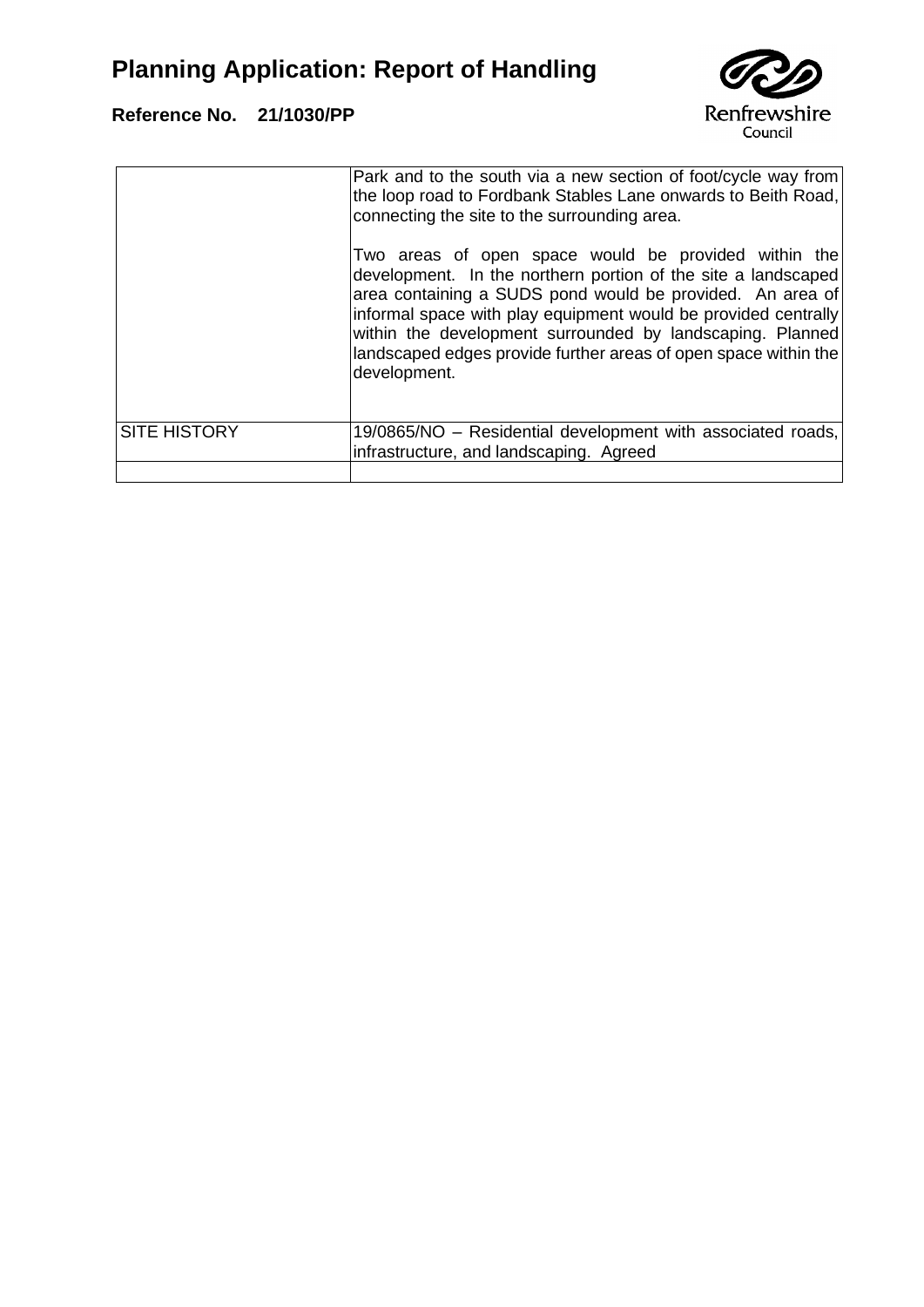

| <b>CONSULTATIONS</b>   | <b>Johnstone Community Council - Concerns raised in relation</b><br>to the following:<br>• The site is identified as Greenbelt in the Adopted Local<br>Development Plan;<br>• Representations had previously been submitted in<br>relation to the release of Greenbelt land;<br>• Road congestion and on street parking on Corseford<br>Avenue and its impact on traffic on surrounding roads.<br>Environment & Infrastructure Services (Roads) - No<br>objection subject to condition. |
|------------------------|-----------------------------------------------------------------------------------------------------------------------------------------------------------------------------------------------------------------------------------------------------------------------------------------------------------------------------------------------------------------------------------------------------------------------------------------------------------------------------------------|
|                        | Environment & Infrastructure Services (Design) - No<br>objection subject to condition.                                                                                                                                                                                                                                                                                                                                                                                                  |
|                        | <b>SEPA - No objection.</b>                                                                                                                                                                                                                                                                                                                                                                                                                                                             |
|                        | <b>Scottish Water - No objection.</b>                                                                                                                                                                                                                                                                                                                                                                                                                                                   |
|                        | NatureScot - No objection.                                                                                                                                                                                                                                                                                                                                                                                                                                                              |
|                        | West of Scotland Archaeology Service - No objections subject<br>to condition.                                                                                                                                                                                                                                                                                                                                                                                                           |
|                        | <b>Communities &amp; Housing Services (Environmental Protection</b><br>Team) - No objections subject to conditions.                                                                                                                                                                                                                                                                                                                                                                     |
|                        | <b>Children Services - No comment.</b>                                                                                                                                                                                                                                                                                                                                                                                                                                                  |
|                        | Glasgow Airport - No comment.                                                                                                                                                                                                                                                                                                                                                                                                                                                           |
|                        | NATS/Nerl Safeguarding - No comment.                                                                                                                                                                                                                                                                                                                                                                                                                                                    |
|                        | Network Rail - No comment.                                                                                                                                                                                                                                                                                                                                                                                                                                                              |
|                        |                                                                                                                                                                                                                                                                                                                                                                                                                                                                                         |
|                        |                                                                                                                                                                                                                                                                                                                                                                                                                                                                                         |
|                        |                                                                                                                                                                                                                                                                                                                                                                                                                                                                                         |
|                        |                                                                                                                                                                                                                                                                                                                                                                                                                                                                                         |
|                        |                                                                                                                                                                                                                                                                                                                                                                                                                                                                                         |
| <b>REPRESENTATIONS</b> | Three representations have been received, objecting to the<br>proposals.                                                                                                                                                                                                                                                                                                                                                                                                                |
|                        | The concerns raised can be summarised as follows: -                                                                                                                                                                                                                                                                                                                                                                                                                                     |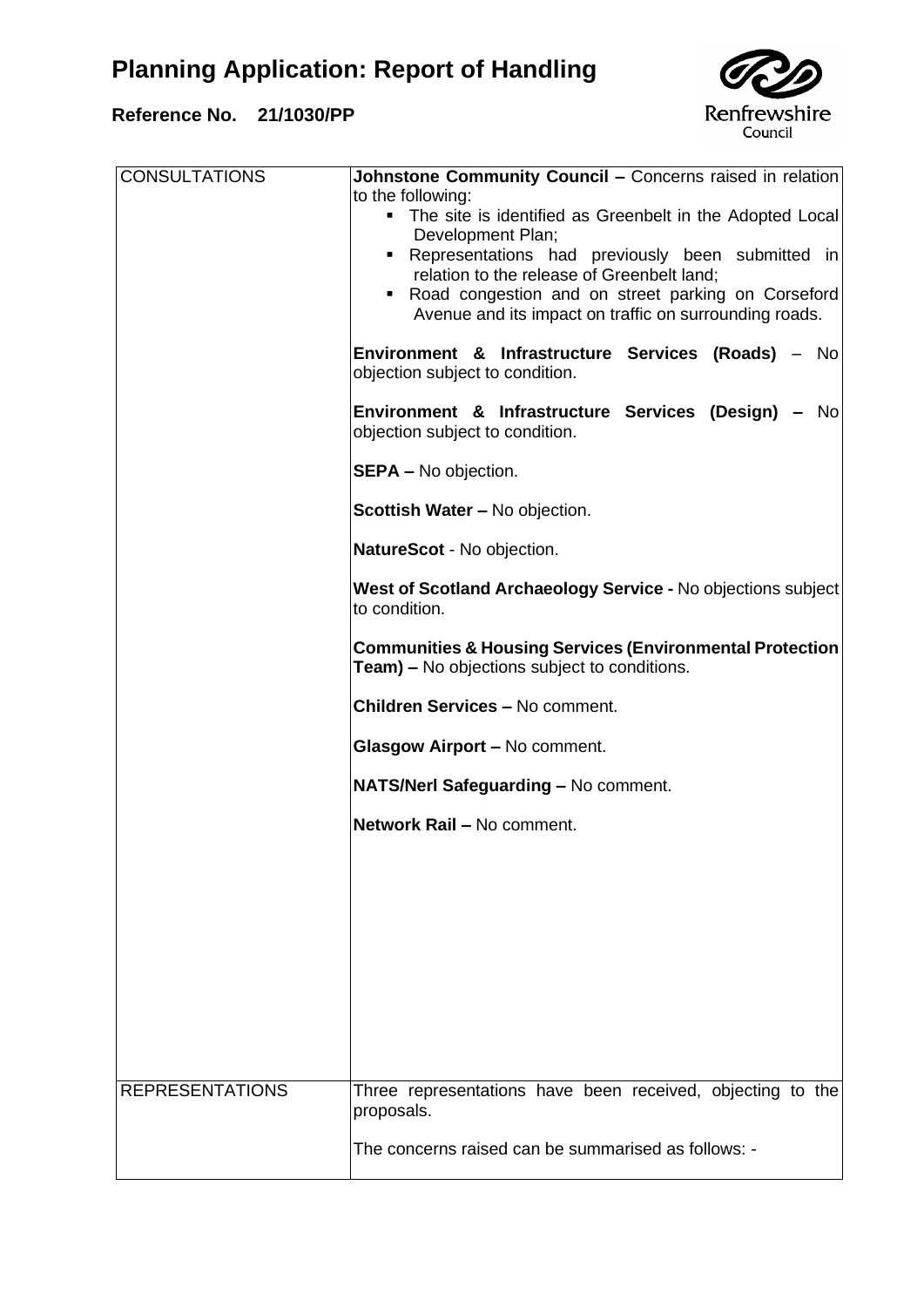

| The proposed housing development is contrary to<br>the<br>Development Plan.                                                                                                                                                                                                                                              |
|--------------------------------------------------------------------------------------------------------------------------------------------------------------------------------------------------------------------------------------------------------------------------------------------------------------------------|
| The proposed loss of a high-quality greenfield site as a priority<br>for housing development over brownfield sites in the area is<br>inappropriate in terms of Scottish Planning Policy.                                                                                                                                 |
| If housing had been restricted to the lower half of the site it would<br>have mitigated loss of trees and semi-natural woodland.                                                                                                                                                                                         |
| There is an existing traffic congestion problem at the poorly<br>designed traffic light controlled junction on Beith Road at Hallhill<br>Road where various school and bus routes clash. Adding even<br>more traffic to this area will impact the junction further and<br>surrounding road network which is at capacity. |
| The footpath link from the development onto Fordbank access<br>lane may encourage the use of Fordbank estate as a shortcut to<br>Beith Road and serves little purpose given its condition.                                                                                                                               |
| Levels of dust during construction.                                                                                                                                                                                                                                                                                      |
| The south Johnstone area is now saturated with housing<br>developments which have placed a continuing strain on local<br>infrastructure.                                                                                                                                                                                 |
|                                                                                                                                                                                                                                                                                                                          |

| <b>DEVELOPMENT PLAN</b> | Adopted Renfrewshire Local Development Plan 2021                                |
|-------------------------|---------------------------------------------------------------------------------|
| <b>POLICIES</b>         |                                                                                 |
|                         | Policy P2 Housing Land Supply                                                   |
|                         | Policy P3 Housing Mix and Affordable Housing                                    |
|                         | Policy P6 - Open Space                                                          |
|                         | <b>Policy I1 Connecting Places</b>                                              |
|                         | Policy I3 Flooding and Drainage                                                 |
|                         | Policy I7 Zero and Low Carbon Buildings                                         |
|                         | Draft New Development Supplementary Guidance 2019                               |
|                         | Delivering the Places Strategy: Affordable Housing and Open                     |
|                         | Space Provision in New Developments                                             |
|                         | Delivering the Infrastructure Strategy: Connecting Places;                      |
|                         | Provision for Waste Recycling in New Developments; and<br>Flooding and Drainage |
|                         | Delivering the Environment Strategy: Noise and Contaminated                     |
|                         | Land.                                                                           |
|                         |                                                                                 |
|                         | <b>Material considerations</b>                                                  |
|                         | Renfrewshire's Places Residential Design Guide March 2015                       |
|                         |                                                                                 |
| <b>PLANNING</b>         | The application site is identified as being a housing site within b             |

| <b>PLANNING</b>   | The application site is identified as being a housing site within |
|-------------------|-------------------------------------------------------------------|
| <b>ASSESSMENT</b> | the Adopted Renfrewshire Local Development Plan 2021 under        |
|                   | Policy P2.                                                        |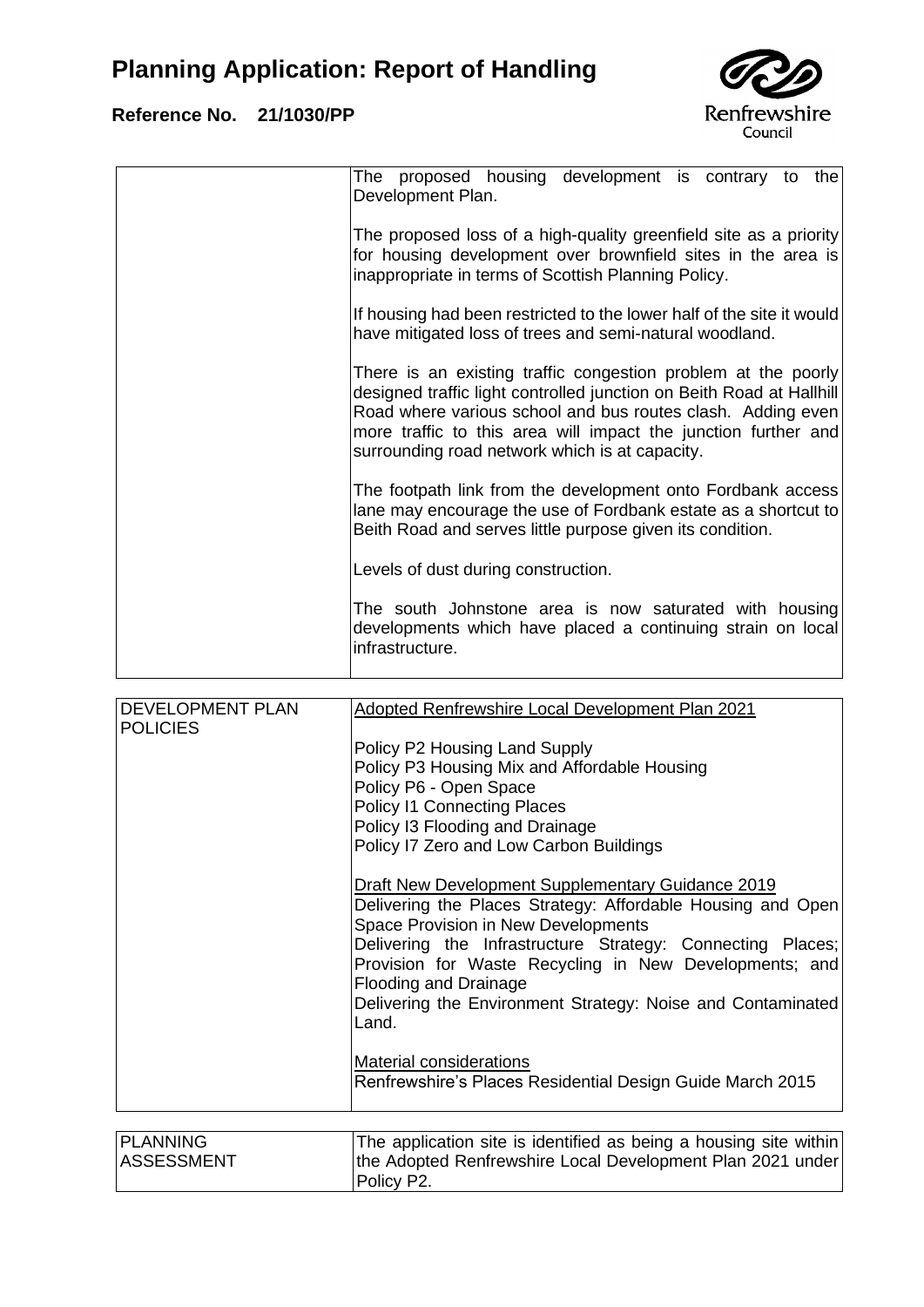

| Policy P2 identifies the site as contributing to the 5-year supply<br>of effective housing land required for Renfrewshire.                                                                                                                                                                                                                                                                                                                                                                                                                                                                                                                                 |
|------------------------------------------------------------------------------------------------------------------------------------------------------------------------------------------------------------------------------------------------------------------------------------------------------------------------------------------------------------------------------------------------------------------------------------------------------------------------------------------------------------------------------------------------------------------------------------------------------------------------------------------------------------|
| The principle of residential development on the site is therefore<br>accepted.                                                                                                                                                                                                                                                                                                                                                                                                                                                                                                                                                                             |
| Policy P3 of the Adopted Renfrewshire Local Development Plan<br>is also applicable in the assessment of the proposal, as it seeks<br>to ensure that on residential sites, a mix of housing types are<br>encouraged to meet current and future housing needs and to<br>support sustainable mixed communities.                                                                                                                                                                                                                                                                                                                                               |
| Although the proposal is under the threshold for affordable<br>housing provision, the application proposes a mix of 3 and 4<br>bedroom properties ranging from terraced, semi-detached and<br>detached properties, widening choice within the local area.                                                                                                                                                                                                                                                                                                                                                                                                  |
| It is considered that the applicant has demonstrated that the<br>development would achieve the requirements of Policy P3,<br>relative to housing mix and house type.                                                                                                                                                                                                                                                                                                                                                                                                                                                                                       |
| Development proposals must also comply with the requirements<br>of the draft New Development Supplementary Guidance as it<br>relates to residential developments and the associated<br>Residential Design Guide which form the basis of good place<br>design. The main issues of consideration in this regard are<br>assessed as follows:                                                                                                                                                                                                                                                                                                                  |
| <b>Context and Character</b><br>The proposed development is considered to respond to the<br>context in which it is sited, which is characterised by a mix of<br>housing styles, sizes, densities, and ages.                                                                                                                                                                                                                                                                                                                                                                                                                                                |
| On the northern side of Corseford Avenue is a development of<br>housing dating from the 70's/80's with a mix of house sizes and<br>types, while at the entrance to the site on the south side of<br>Corseford Avenue is a small cottage development consisting of<br>an old steading and other farm buildings. South of the site<br>across Beith Road are several new build developments offering<br>a range of properties including detached, semi-detached,<br>terraced, and flatted properties. Within these pockets of<br>development there are a mix landscapes and a mix of boundary<br>treatments including open boundaries and planted boundaries. |
| The site itself contains a number of mature trees predominantly<br>along its north western and south eastern boundaries. Although<br>none of these trees are protected by a tree preservation order, a<br>tree survey was submitted in support of the application outlining<br>the health and maturity of each tree. While some of the trees are<br>not particularly good specimens, it is proposed to retain a<br>number of quality species within the development particularly on                                                                                                                                                                        |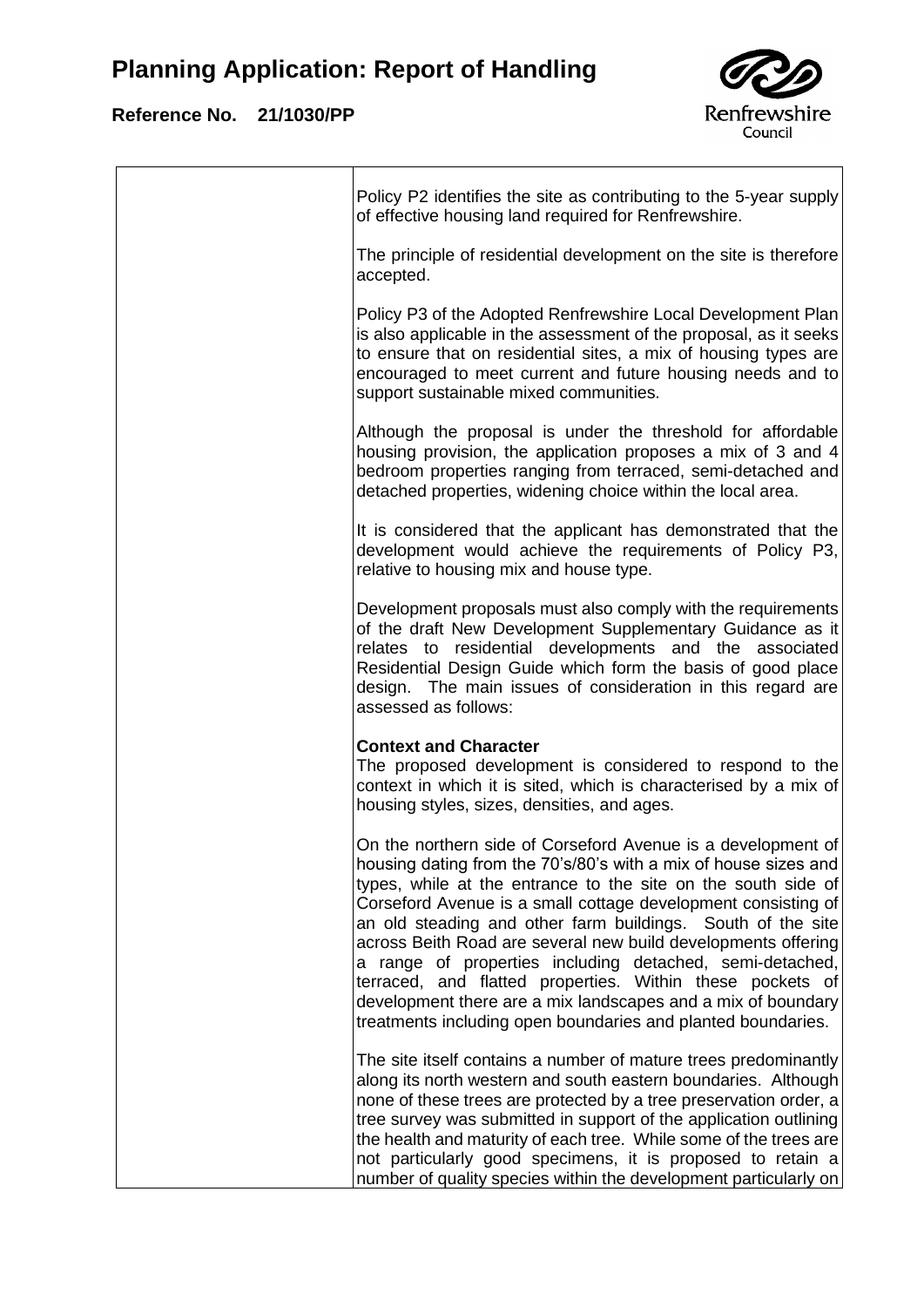

| the north eastern boundary where a line of mature trees would<br>be retained and on the southern boundary of the site where trees<br>would be augmented with a robust landscaping scheme.                                                                                                                                                                                                                                                                                                                                                                  |
|------------------------------------------------------------------------------------------------------------------------------------------------------------------------------------------------------------------------------------------------------------------------------------------------------------------------------------------------------------------------------------------------------------------------------------------------------------------------------------------------------------------------------------------------------------|
| Therefore, the site would retain a degree of enclosure provided<br>by wooded boundaries to two sides which would be augmented<br>through additional landscaping, tree planting, new hedges, and<br>other biodiversity measures to be implemented as part of the<br>proposals.                                                                                                                                                                                                                                                                              |
| The proposed layout seeks to integrate with the surrounding area<br>with dwellings fronting onto Corsefield Avenue providing an<br>active frontage. The dwellings proposed are of modern design,<br>with a mix of detached, semi-detached and terraced properties<br>interspersed with areas of open space and planting.                                                                                                                                                                                                                                   |
| It is considered that the design and layout of the development<br>set within a degree of existing landscaping would create an<br>attractive development, contributing positively to the surrounding<br>area.                                                                                                                                                                                                                                                                                                                                               |
| <b>Access and Connectivity</b><br>An important consideration in the assessment of this application<br>is connectivity between the development and the wider transport<br>network. Policy I1 of the adopted Renfrewshire Local<br>Development Plan (2021) states that development proposals<br>require to ensure appropriate provision and accessibility.<br>Proposals which give priority to sustainable modes of transport<br>and have no significant impact on the safe and efficient operation<br>of the local or trunk road network will be supported. |
| Access to the site for vehicles would be from one access point<br>to the southeast (Corseford Avenue) and pedestrian access is<br>proposed via both sides of the vehicle access and via a proposed<br>footpath to the south of the site that links onto the footway on<br>Beith Road, via Fordbank Lane. Parking within the development<br>is provided in accordance with the required standards and as<br>such 128 spaces are proposed as part of the development, which<br>include 7 visitors spaces.                                                    |
| The Transport Statement submitted in support of the application<br>has demonstrated that the level of trips likely to be generated by<br>the proposed development during peak hours is not significant<br>and would not have a notable impact on the operation of the<br>surrounding network, including junctions. Environment and<br>Infrastructure Services (Roads) are satisfied with the Transport<br>Statement and has offered no objection to the proposal.                                                                                          |
| Pedestrian and cycle access from the site is available from the<br>east and south, providing direct connections with Corseford<br>Avenue, Beith Road, and the wider network.                                                                                                                                                                                                                                                                                                                                                                               |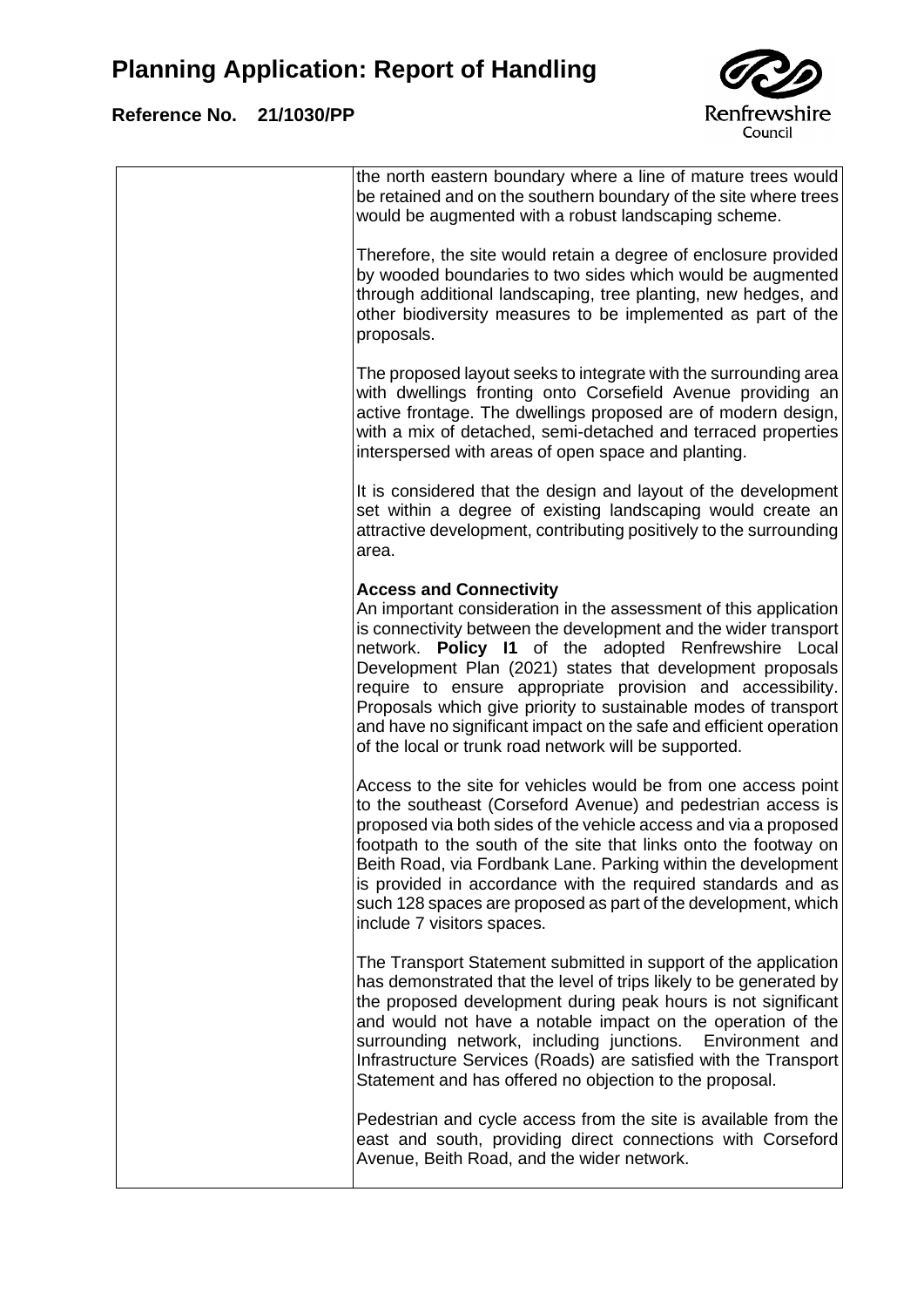

| Safe routes to school are available to surrounding primary and<br>secondary schools. All existing routes are well lit and are<br>considered safe for children providing the available crossing<br>facilities are used where necessary.                                                                                                                                                                                                                                   |
|--------------------------------------------------------------------------------------------------------------------------------------------------------------------------------------------------------------------------------------------------------------------------------------------------------------------------------------------------------------------------------------------------------------------------------------------------------------------------|
| The layout incorporates well-lit and well observed pedestrian<br>links between the site and neighbouring residential areas to the<br>north of Corsefield Avenue, south side of Beith Road, to the bus<br>stop on the site boundary and Milliken Park train station 500m to<br>the northeast.                                                                                                                                                                             |
| <b>Layout and Built Form</b><br>The proposed layout would fit well with the surrounding area.<br>The layout respects privacy and provides appropriate garden<br>sizes and areas of open space. The development provides a<br>good level of amenity for each dwelling and a good outlook to all<br>sides of the site.                                                                                                                                                     |
| <b>Environment and Community</b><br>There is considered to be sufficient provision of amenity and<br>recreational open space within the development, with one area<br>located centrally within the site capable of accommodating an<br>equipped play area and another area of open amenity space in<br>the vicinity of the SUDs Pond located on the northern boundary<br>of the site. Footpath connections would provide access to the<br>surrounding countryside.       |
| The landscape approach to the layout has been informed by the<br>existing form and topography of the site and surrounding area<br>and the block plan includes enhancement of the existing mature<br>trees on the northern and southern boundaries. A detailed<br>landscape and planting strategy requires to be submitted as part<br>of the application and can be secured through planning<br>conditions.                                                               |
| With regard to Policy I3 of the Adopted Renfrewshire Local<br>Development Plan and the supplementary guidance on Flooding<br>and Drainage, a Drainage Strategy was submitted in support of<br>application.<br>Consultation<br>with<br>Environment<br>the<br>and<br>Infrastructure Services (Design), concluded that the proposed<br>development would have no detrimental<br>impact and a<br>sustainable urban drainage system has been incorporated into<br>the layout. |
| In view of the above, the proposal is considered to comply with<br>Policy I3 and the associated supplementary guidance.                                                                                                                                                                                                                                                                                                                                                  |
| <b>Buildings and Design</b><br>The proposed dwellings are of modern design and house types<br>are varied in their layout, roof form, orientation and finishing<br>materials, reflecting densities within the surrounding area.                                                                                                                                                                                                                                           |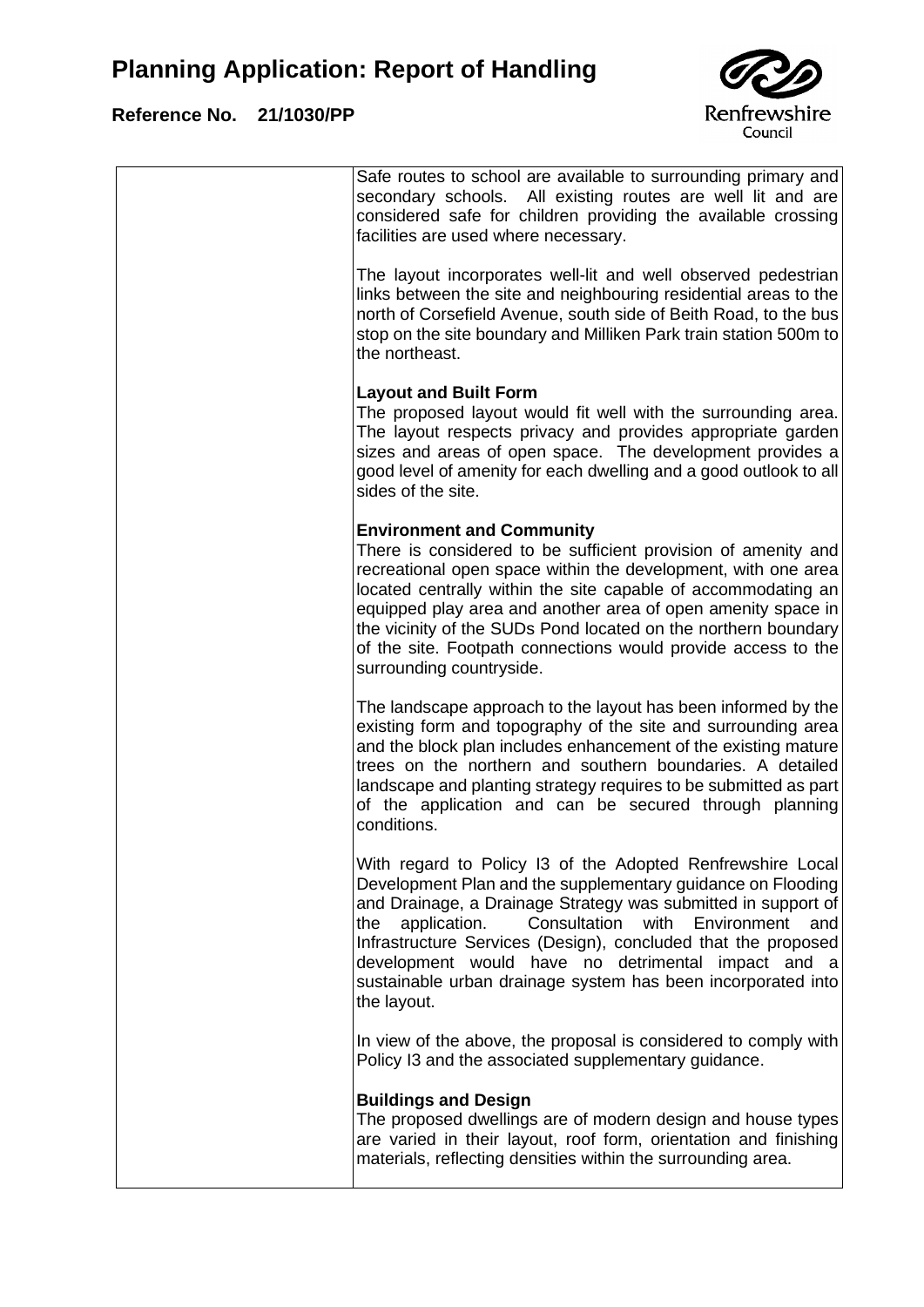### **Reference No. 21/1030/PP**

 $\overline{1}$ 



|  | Typical house elevations would include dry dash rendered walls<br>with cast stone details. The cast stone would be predominantly<br>grey and the render either light cream or white in colour. The<br>roofs would generally be of slate grey concrete tiles and the<br>windows would have vertical proportions.                                                                                                                                                                                                                                                                                                                                                   |
|--|-------------------------------------------------------------------------------------------------------------------------------------------------------------------------------------------------------------------------------------------------------------------------------------------------------------------------------------------------------------------------------------------------------------------------------------------------------------------------------------------------------------------------------------------------------------------------------------------------------------------------------------------------------------------|
|  | This palette of materials and vertical emphasis is reflective of the<br>surrounding areas.                                                                                                                                                                                                                                                                                                                                                                                                                                                                                                                                                                        |
|  | Therefore, the proposed development is considered to comply<br>with the New Development Supplementary Guidance and<br>associated residential design guide.                                                                                                                                                                                                                                                                                                                                                                                                                                                                                                        |
|  | Policy I7 of the adopted Renfrewshire Local Development Plan<br>relates to Renewable and Low Carbon Energy Developments<br>and seeks for all major developments to consider renewable<br>energy sources, particularly the use of a district heating network<br>(or other low carbon alternatives).                                                                                                                                                                                                                                                                                                                                                                |
|  | The applicant confirms support for the principle of reducing<br>carbon emissions by reducing energy demand through first<br>approach, to the provision of energy efficient housing.<br><b>This</b><br>approach is in line with Policy I7.                                                                                                                                                                                                                                                                                                                                                                                                                         |
|  | <b>Site Characteristics</b><br>There have been no objections to the application from any of the<br>consultees, subject to conditions to secure a scheme of<br>archaeological works, site investigations and the provision of<br>additional footpath linkages. Appropriate planning conditions can<br>be imposed to control these matters.                                                                                                                                                                                                                                                                                                                         |
|  | <b>Representations</b><br>In response to the points of objection not covered above, the<br>following should be considered:                                                                                                                                                                                                                                                                                                                                                                                                                                                                                                                                        |
|  | With regard to the loss of trees from the site, a tree survey<br>submitted in support of the application did not idenitfy the<br>presence of any ancient or veteran trees on the site and there is<br>no tree preservation order covering any trees on the site.<br>Although trees would be lost through development, many of the<br>trees have been retained within the development. Additionally,<br>the landscaping proposals submitted as part of the application<br>demonstrate that an acceptable level of residential amenity and<br>retention of existing habitats can be achieved, and that the<br>development can be set within an appropriate context. |
|  | The footpath link from the development onto Fordbank Lane<br>would improve permeability and connectivity for residents of both<br>the Fordbank Estate and the development proposed to the<br>benefit of the surrounding area.                                                                                                                                                                                                                                                                                                                                                                                                                                     |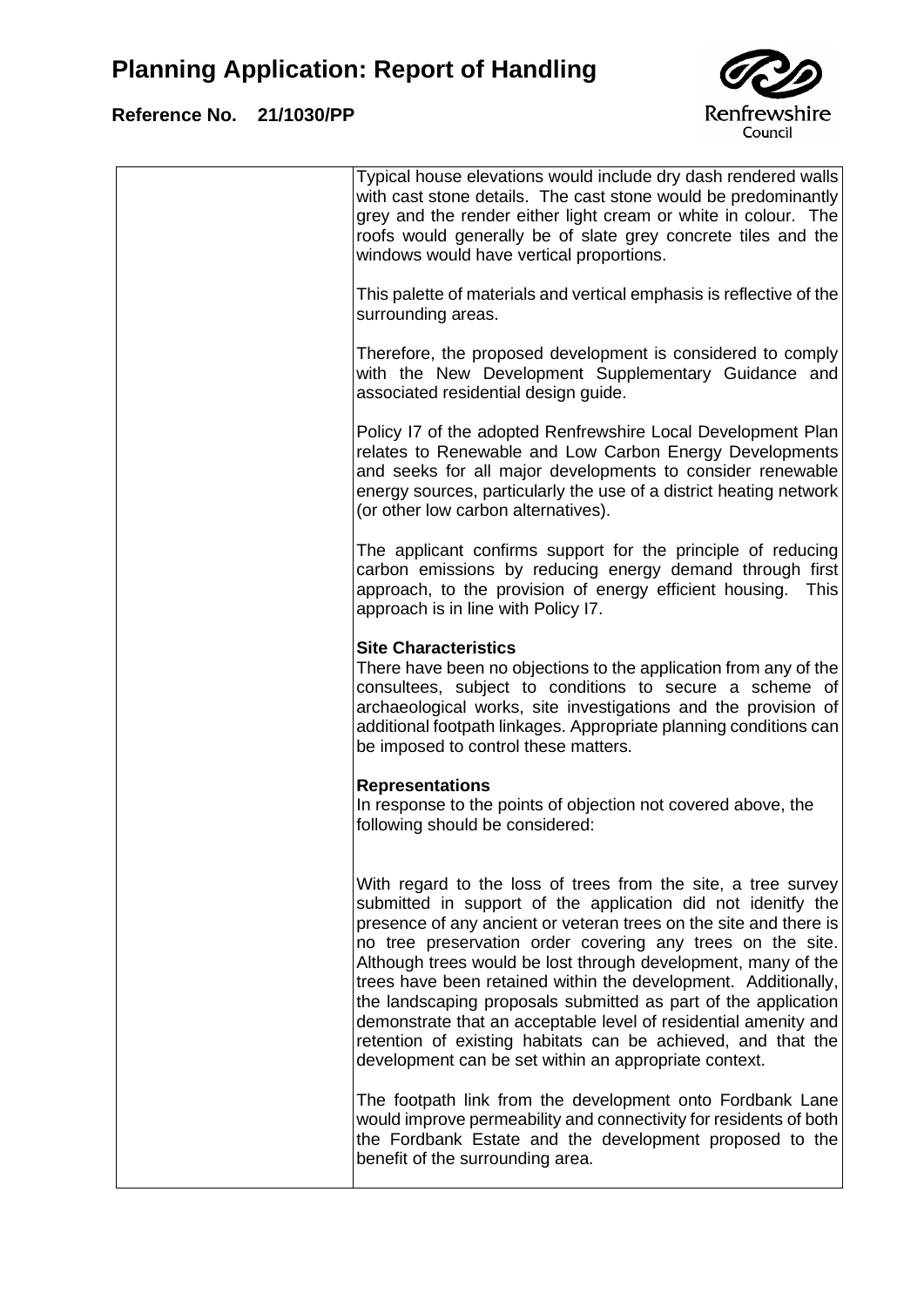### **Reference No. 21/1030/PP**



| <b>RECOMMENDATION</b> | Grant subject to conditions.                                                                                                                                                                                                                                                                                                                                                                                                                |
|-----------------------|---------------------------------------------------------------------------------------------------------------------------------------------------------------------------------------------------------------------------------------------------------------------------------------------------------------------------------------------------------------------------------------------------------------------------------------------|
|                       | <b>Conclusion</b><br>In summary, it is considered that the proposal would create a<br>quality residential development within an area allocated for<br>residential purposes in the Adopted Renfrewshire Local<br>Development Plan (2021) and that it would comply with relevant<br>policies within the plan and the associated Supplementary<br>Guidance.<br>In view of the above, it is recommended that planning permission<br>is granted. |
|                       | Communities & Housing Services (Environmental Protection<br>Team) were consulted as part of the application process and<br>raised no concerns relative to the potential for excessive or<br>unacceptable dust emission during the construction phase of<br>development. Notwithstanding, this matter could be controlled<br>by that service should a situation arise where it was considered<br>there were unacceptable emissions.          |

#### **Reason for Decision**

The proposal accords with the provisions of the Development Plan and there are no material considerations which outweigh the presumption in favour of development according with the Development Plan.

#### **Conditions**

- 1 No development shall commence on site until written approval of:
	- (a) a Site Investigation report (characterising the nature and extent of any soil, water and gas contamination within the site); and, if remedial works are recommended therein
	- (b) a Remediation Strategy and Implementation Plan identifying the proposed methods for implementing all remedial recommendations contained within the site investigation report

all prepared in accordance with current authoritative technical guidance, have been submitted to and approved in writing by Renfrewshire Council as Planning Authority.

Reason: To ensure that the site will be made suitable for its proposed use.

- 2 That prior to the occupation of any residential unit on the site:
	- (a) a Verification Report confirming completion of the works specified within the approved Remediation Strategy and Implementation Plan; or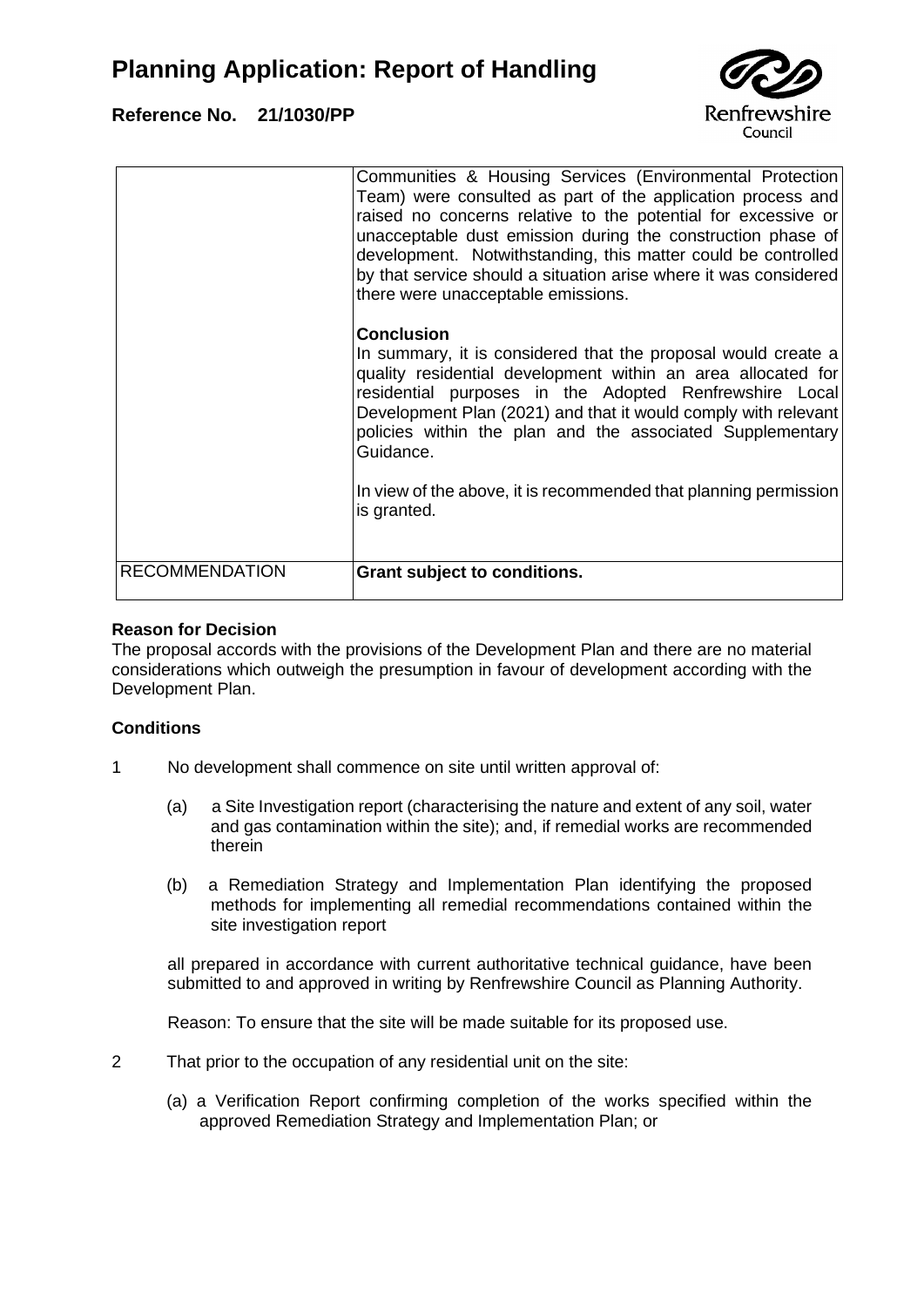#### **Reference No. 21/1030/PP**



(b) where remediation works are not required but soils are to be imported to site, a Verification Report confirming imported materials are suitable for use

shall be submitted to and approved in writing by Renfrewshire Council as Planning Authority. Verification Reports shall not be submitted on a phased basis unless first agreed in writing with the Planning Authority.

Reason: To demonstrate that works required to make the site suitable for use have been completed.

3 That, prior to the erection of any of the dwellinghouses hereby approved, a detailed schedule of the proposed external finishes for each of the dwellinghouses together with a plan and schedule of the surface treatments to be used on the roads and footpaths within the site shall be submitted for the written approval of Renfrewshire Council as Planning Authority. Thereafter, the houses, roads and footpaths shall be constructed only in accordance with such details as may be approved to the satisfaction of Renfrewshire Council as Planning Authority.

Reason: In the interest of the amenity of the area.

4 That, prior to the commencement of the development, details of all boundary treatments to be formed shall be submitted for the written approval of Renfrewshire Council as Planning Authority. Thereafter, all boundary fences and walls as may be approved relating to or adjacent to each plot shall be erected prior to the occupation of the dwelling within that plot to the satisfaction of Renfrewshire Council as Planning Authority.

Reason: In the interest of the amenity of the area.

5 That no development shall take place until there has been submitted to and approved by Renfrewshire Council as Planning Authority a scheme of landscaping, which shall include details of species, planting densities, soil treatment and aftercare.

Reason: In the interest of the amenity of the area.

6 That all planting, seeding or turfing comprised in the approved details of landscaping shall be carried out in the first planting season and seeding seasons following the occupation of the buildings or the completion of the development, whichever is the sooner; and any trees or plants which, within a period of five years from the completion of the development die, are removed or become seriously damaged or diseased shall be replaced in the next planting season with others of a similar size and species, unless Renfrewshire Council as Planning Authority gives written consent to any variation.

Reason: In the interest of the amenity of the area.

7 Prior to the development commencing, the developer shall secure the implementation of archaeological works in accordance with a written scheme of investigation which has been submitted by the applicant and approved by the Planning Authority. Thereafter, the developer shall ensure that the programme of archaeological works is fully implemented and that all recording and recovery of archaeological resources within the development site is undertaken to the satisfaction of the Planning Authority.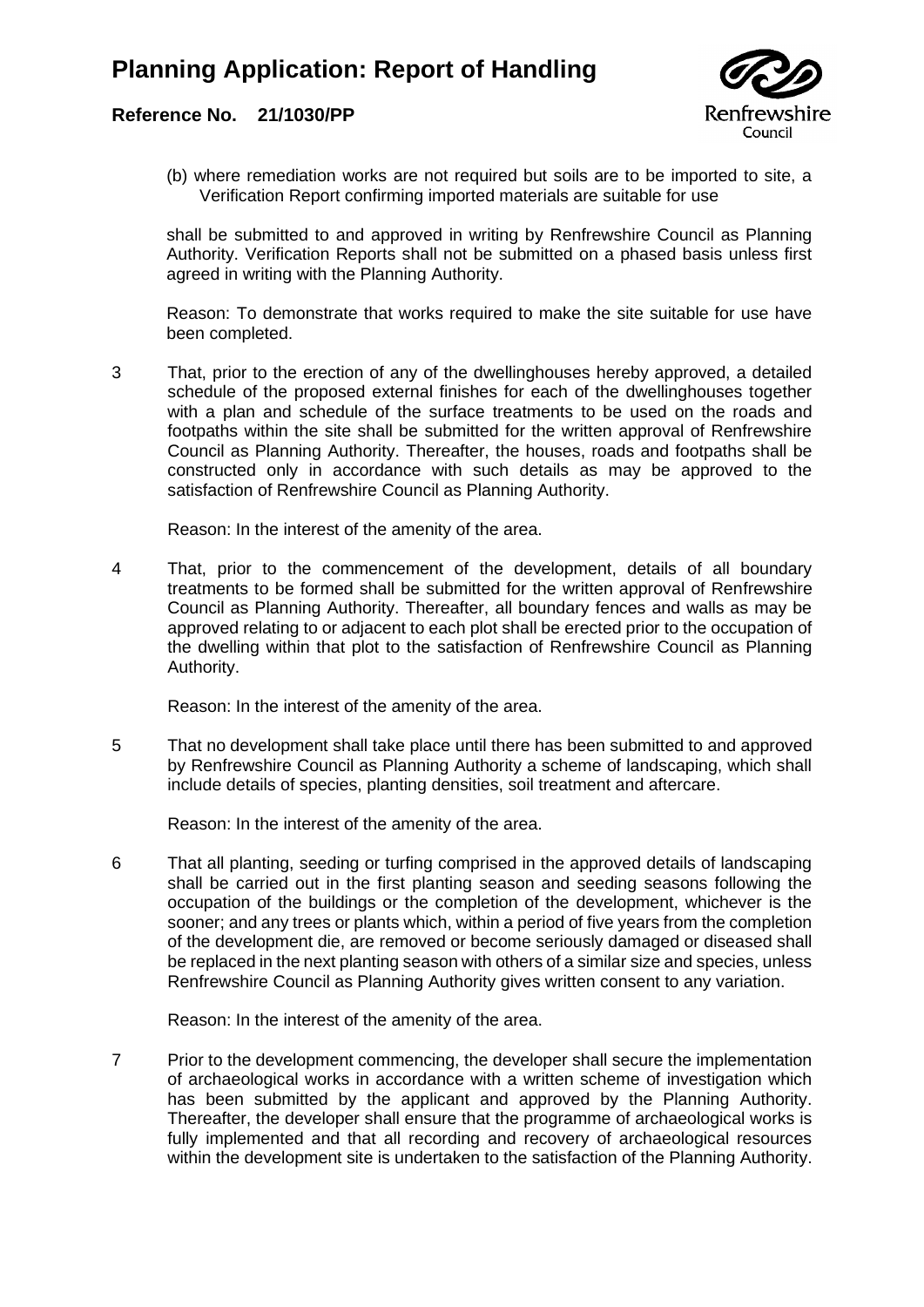

#### **Reference No. 21/1030/PP**

Reason: To ensure that any archaeological remains which may be disturbed can be identified, excavated, and recorded.

8 That prior to the commencement of development, details of phasing for off-site infrastructure works/footways/crossings shall be submitted for the written approval of Renfrewshire Council as Planning Authority. Thereafter, the development shall be implemented only in accordance with such phasing as may be agreed with Renfrewshire Council as Planning Authority, unless otherwise agreed in writing.

Reason: In the interest of the amenity of the area.

9 That the development hereby approved shall be implemented in line with the Drainage Strategy Report by Fairhurst dated March 2021 and Drawing No: 128649/8006 'Overland Flow Routing' and Drawing No: 128649/8003 'Proposed Drainage Layout', to the satisfaction of the Planning Authority.

Reason: To ensure that the site is appropriately drained.

10 That prior to the commencement of development, the applicant shall submit for the written approval of Renfrewshire Council as Planning Authority, an Arboricultural Method Statement, and long-term Tree/Woodland Management & Maintenance Plan(s) for the site. For the avoidance of doubt, the Arboricultural Method Statement shall contain details on how retained trees will be protected on site through the construction phase and future use of the site and the Tree/Woodland Management & Maintenance Plan(s) shall contain details on the monitoring of growth and condition of all newly planted trees.

Reason: To ensure that works are undertaken to a satisfactory standard in the interests of natural heritage.

11 That prior to the commencement of development, the applicant shall submit for the written approval of Renfrewshire Council as Planning Authority, A Low Carbon Energy Implementation Plan which will include the final details of energy efficiency measures to be implemented at the site as well as consideration of Electric Vehicle Charging Points.

Reason: To promote and implement low carbon measures at the site.

- 12 That prior to the commencement of any development of works on site, the developer shall provide for the written approval of Renfrewshire Council as Planning Authority full details of a Locally Equipped Play Area (LEAP) to be provided in the designated area as detailed on Drawing No. AL(0)004 Revision A. Thereafter, prior to occupation of the final residential unit, the developer shall complete for use, the provision of the LEAP area in accordance with the detail finally approved.
- 13 That prior to the commencement of any development of works on site, the developer shall provide for the written approval of Renfrewshire Council as Planning Authority a maintenance scheme for the play area approved as per condition 12.

Reason: In the interests of residential amenity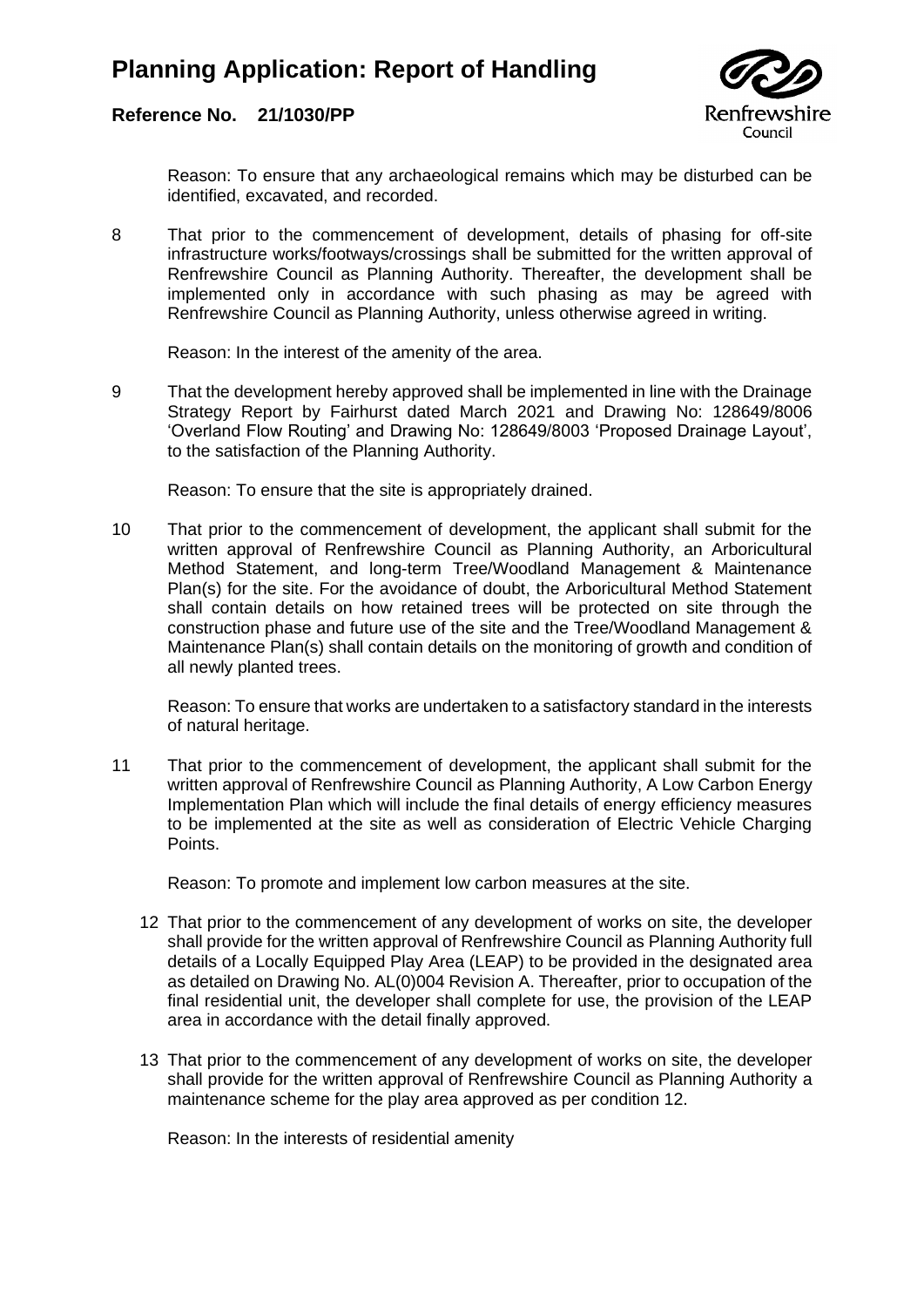

#### **Reference No. 21/1030/PP**

14 That prior to the commencement of development, the developer shall provide details of two pedestrian connections of 3m width, from the northeast of the development onto Corseford Avenue, for the written approval of Renfrewshire Council as Planning Authority. The connections as agreed shall be provided prior to the occupation of any unit within the development.

Reason: In the interest of pedestrian and vehicular safety and to ensure that the development is acceptably connected to the surrounding area.

15 That prior to the commencement of development, details of two pedestrian dropped kerb crossing points on Corseford Avenue, one south of the junction with Tweed Place and one north of the junction with Tweed Place, shall be submitted for the written approval of Renfrewshire Council as Planning Authority and shall be provided prior to the occupation of any dwellinghouse hereby approved.

Reason: In the interest of pedestrian safety.

16 That prior to the commencement of development, details of a footway to be located on the western side of Corseford Avenue from the junction of Beith Road to the pedestrian crossing north of Tweed Place, shall be submitted for the written approval of Renfrewshire Council as Planning Authority, and shall be provided prior to the occupation of any dwellinghouse hereby approved.

Reason: In the interests of traffic and pedestrian safety.

17 For clarification, the proposed footpath link onto the existing track to the south, shall be 3m wide and shall connect into Fordbank Drive.

Reason: To provide pedestrians and cyclist a direct route to Beith Road.

18 For clarification, the proposed access onto Corseford Avenue shall be constructed in accordance with the National Roads Development Guide.

Reason: In the interests of safety

19 In the interests of clarification, parking for vehicles and bicycles shall be provided in accordance with the National Roads Development Guide.

Reason: In the interests of safety.

20 That prior to the occupation of any dwellinghouse hereby approved, the existing bus stop on Corseford Avenue shall be upgraded with a new shelter and high access bus kerbs, to the satisfaction of Renfrewshire Council as Planning Authority.

Reason: In the interests of safety.

Alasdair Morrison Head of Economy & Development

Local Government (Access to Information) Act 1985 - Background Papers